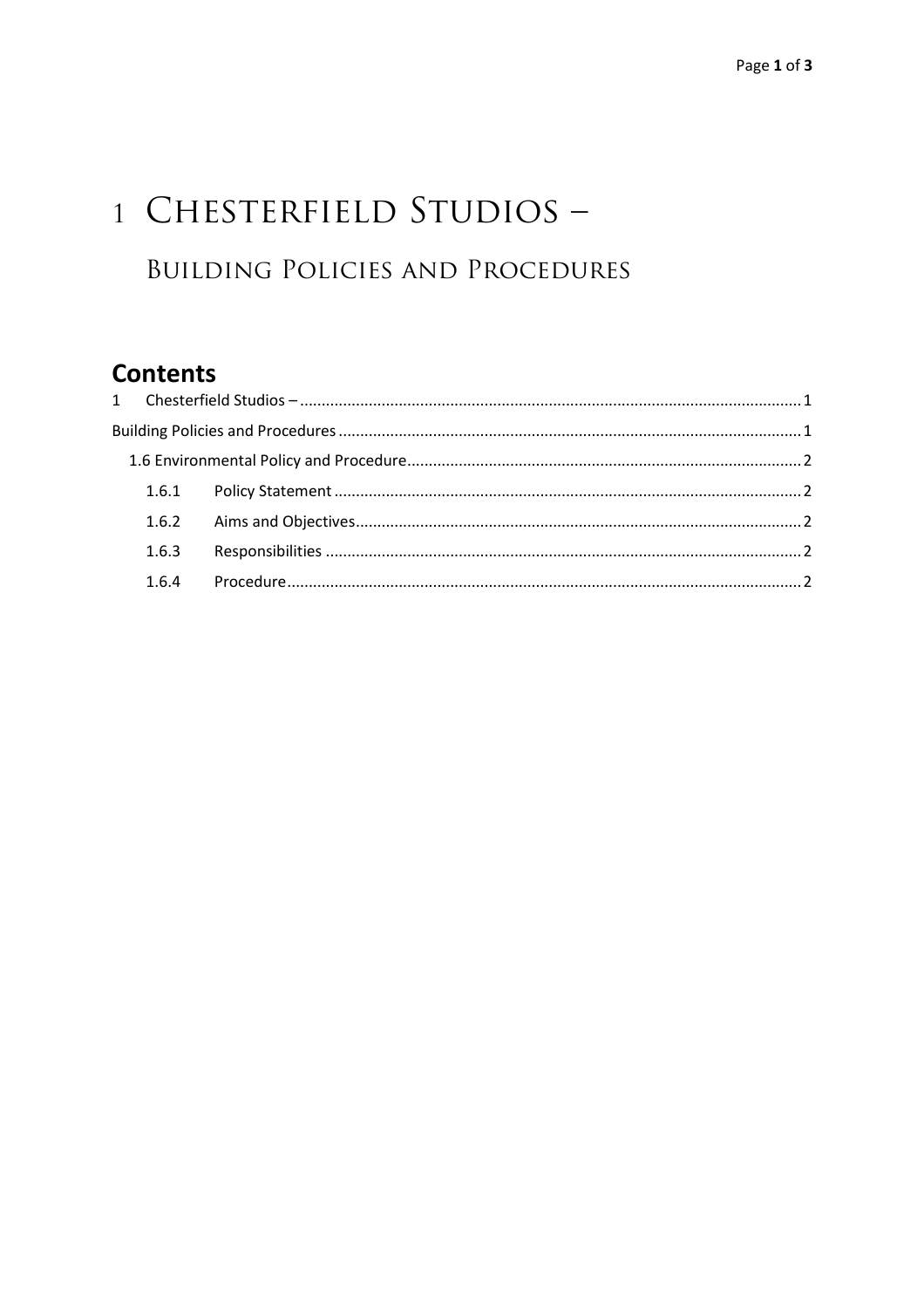## **1.6 Environmental Policy and Procedure**

### 1.6.1 Policy Statement

Chesterfield Studios Ltd strives to adopt and implement a policy that promotes good environmental practice. This policy aims to develop a more structured, managed approach to the environment and the way Chesterfield Studios Ltd operates in relation to sustainability. Chesterfield Studios Ltd recognises that for this policy to be effective it will need the support of everyone associated with the organisation including Board members, staff, volunteers and participants.

#### 1.6.2 Aims and Objectives

The guiding principles of this policy are to:

- help protect the environment
- help conserve the Earth's resources
- create a better and safer working environment
- dispose of waste as efficiently and safely as possible

#### 1.6.3 Responsibilities

The Operations Director will ensure that:

- this Policy is properly implemented and reviewed
- staff members are aware of their responsibilities

#### 1.6.4 Procedure

#### **Purchasing**

Where practicable, Chesterfield Studios will prioritise purchasing recycled and recyclable products.

#### **Reduction**

Reducing the amount of paper used can make significant cost savings. Ensure that all photocopying and publications are produced in double-sided format where appropriate and only print emails and emailed information/reports if it essential to have a hard copy. Consider printing only key pages of reports. Save reports electronically.

#### **Recycle**

There are major environmental benefits to be gained by recycling used paper, cans, plastics and glass. Recycling bins are readily available around the building and their use is encouraged.

#### **Energy**

- Switch off lights that are not needed
- Switch off lights when a room is empty
- Ensure that all pc power save features are activated
- Ensure electrical equipment is switched off when not in use